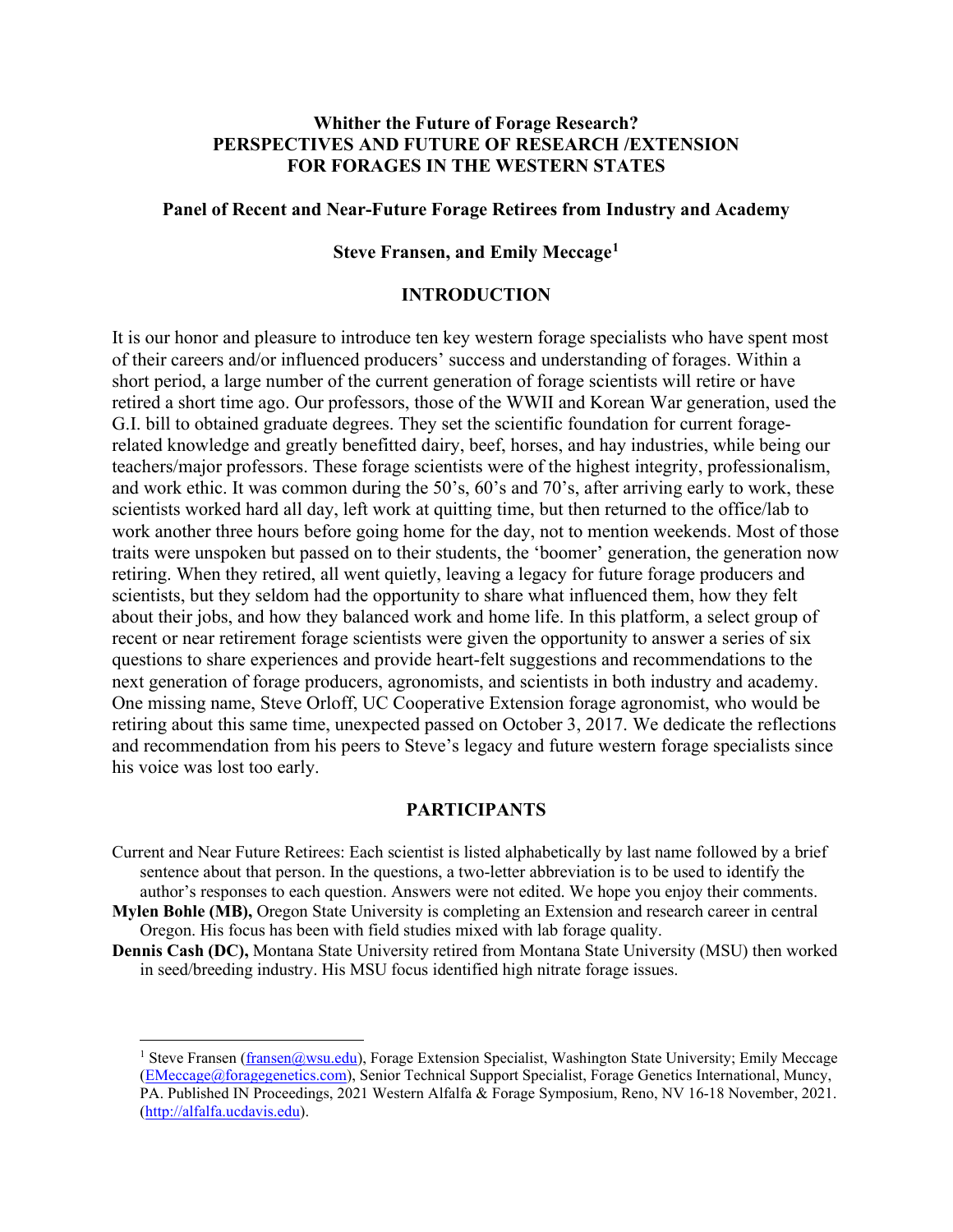- **Steve Fransen (SF),** Washington State University forage research and Extension agronomist split his career on both sides of the Cascade Mountains at Puyallup and Prosser REC. His focus has been field studies followed by lab analysis for forage quality.
- **David Hannaway (DH),** Oregon State University, Corvallis, OR has maintained a three-way appointment, research, Extension and teaching, a very difficult assignment. His focused has been identifying environmental factors and agroecological zone maps nationally and internationally for different forage species.
- **Don Miller (DM),** alfalfa and teff grass breeder and director of product development with Alforex Seeds based in Nampa, ID. Don is also active in farmer education through many workshops and regional/national conferences.
- **Mike Ottman (MO),** forage Extension and research agronomist at the University of Arizona, Tucson. His focus has been with water and irrigation management of many different forage crops under extreme desert conditions.
- **Dan Putnam (DP),** forage Extension agronomist at the University of California, Davis. Dan's focus is alfalfa yield and quality for both domestic and export sales. He has led the Western Alfalfa and Forage Conference for decades.
- **Glenn Shewmaker (GS),** Extension forage agronomist at the University of Idaho, Kimberly, ID. His focus is with all forage crops and pastures in the irrigated zones of southern Idaho. Glenn has sponsored an annual winter forage crops educational meetings for years.
- **Mark Smith (MS),** alfalfa breeder for Pioneer and S&W seeds for many years. Mark has always been willing to share his expertise on grower farms and grower meetings.
- **Dan Undersander (DU),** Extension forage specialist at the University of Wisconsin, Madison. Dan's focus is broad but has spent much of his career with alfalfa and forage grasses. Dan has contributed numerous times to educational conferences and workshops in the west.

#### **QUESTIONS AND RESPONSES FROM RETIREES**

### **1. What was the hardest thing that you learned during your early career? Do you have a different answer now, based on later career experiences?**

- (MB): My master's degree was in dryland cereal production and I took on a much more irrigated agronomist work position, so the learning curve was steep the first couple of years. Early on the more I worked with different problems, the less black and white the problems and solutions became in many instances (a career farmer/Agribusiness man told me that he was happy to hear me say that). For an Extension Agent: Understand your producer's way of life (and each one may be different). Based on your new position, ask colleagues about conferences and trainings that would help you in your subject matter work area. There are subject matter opportunities that can help you gain subject matter expertise quicker at the beginning of your career.
- (DC): To master a breadth of knowledge forage science involves many different disciplines, so one must be proficient in many topics from basic crop growth through digestion by an animal. A proud new PhD must become a generalist.
- (SF): Peers and colleagues give you credibility almost completely at your first meeting. Producers, in the field or first meeting will ask you tough questions (which they already know the answer to) just to see your response and find your depth of knowledge before you earn their credibility. Once you've earned that credibility, you never want to jeopardize it. That earned credibility will last your entire career.
- (DH): It was stunning to me that forages are not respected in spite of their great importance to world agriculture and the environment. The lack of organized political support continues to result in a lack of support. Numerous regional and national efforts have not substantially changed this situation over my career; some lip service, little financial support or priority staffing to fill retirements.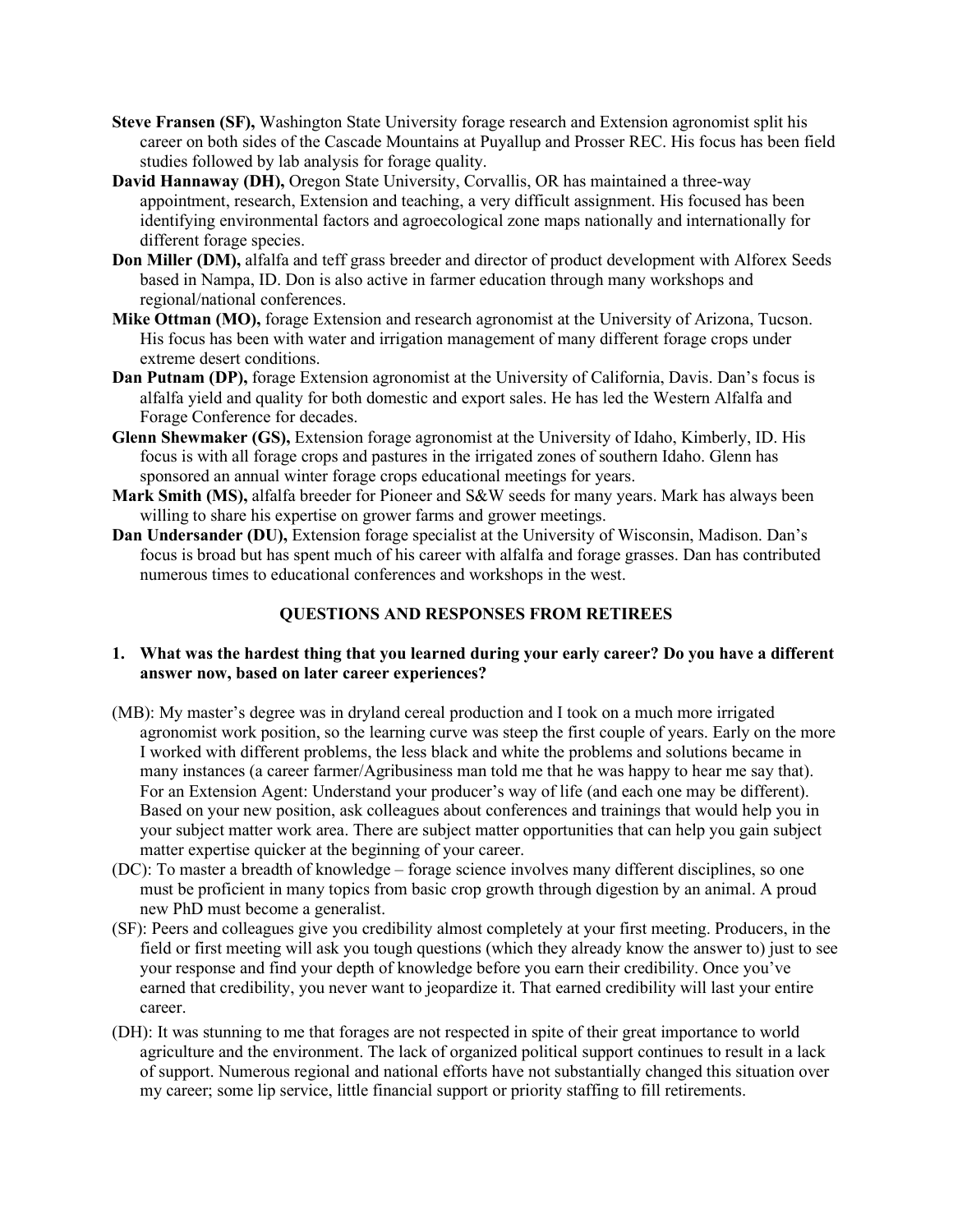(DM): I think the hardest thing I learned early in my career was to realize that even though I had a PhD and was trained as an alfalfa breeder there were times that I might not know the answer to every question a grower asked about alfalfa. Over time I eventually realized that there was nothing wrong with admitting that I didn't know the answer. In those situations, I found that the best course of action

was not to rush my response, but to tell the grower I would research the problem and get back to him with my best answer. The second hardest thing I learned was that I needed to remind myself to keep an open mind and to consider other viewpoints when making any important research decision or grower recommendations. I found that if I was not careful, personal biases or preconceived ideas could influence how I approached plant breeding and/or diagnosing

*What was the hardest thing you learned…?* Over time, I eventually realized that there was nothing wrong with admitting that I didn't know the answer. – DM

field problems. I always go back to the story I was told early in my career about a farmer that asked 4 researchers to diagnose a production problem he was having in his alfalfa field. The pathologist thought the yield loss was due to a disease, the entomologist said it was due to insect damage, the soils person said it was a soil structure problem, and the fertility specialist said the yield loss was due to a fertilizer imbalance or deficiency. In reality the field losses may have been due in part to all of the above, but each researcher looked at the problem from their narrow point of view and their personal bias influenced their response. In your career you must always keep an open mind, and don't be afraid to consider other viewpoints. Accept input from others and explore all the possibilities before you determine the best course of action for any problem you encounter.

- (MO): Early on in my career, I quickly realized that there was more to do in this job than there were hours in the day to do it. So I decided that I needed to be careful how I spent my time and to select activities that had the potential for impact. Earlier in my career my approach was to worker harder and smarter. Later on, I learned I needed to delegate more and seek collaborators because I could not do it all.
- (DP): To be honest, I felt rather intimidated early on, thinking I didn't know enough to be useful. Probably didn't. I don't know if every young person feels this way, perhaps they do. However, as time went on, I began to realize that knowledge is truly infinite, and there is always more to know and learn. One learns by doing. My life experiences in agriculture were helpful. As one of my professors said – we are all born into ignorance, and knowledge comes, as to a kindergartner, by asking simple questions. One should humble oneself before the mysteries of the universe and seek understanding. Now that I've been at this ag. research and extension gig for more than 40 years, I'm fully convinced that there is lot more to learn than what I know, perhaps the first step towards wisdom. That actually gives me a thrill, since opening one's mind to new ideas and concepts is highly satisfying.
- (GS): Time budgeting, priority decisions, focusing on several important issues rather than every "rabbit trail." The university expectation for external funding is a big driver in a helter-skelter approach to do projects based mostly on funding opportunity. The USDA-NIFA funding obtained by NAFA is a large contribution now that wasn't available in my early career. However, forage producers need to step up and establish state-funded research and extension to be competitive with other commodities.
- (MS): The most difficult thing was learning to lead and manage a breeding program. We focus on science in school for many years, but we do not take business and management courses. This holds for both academics and industry positions and preparations are needed. My answer will remain the same today as 35 years ago, have this curriculum added to all graduate programs. People are complex and an introduction to management practices will be beneficial.
- (DU): Research results are narrow in regions of applicability and care needs to be given when answering for different environments.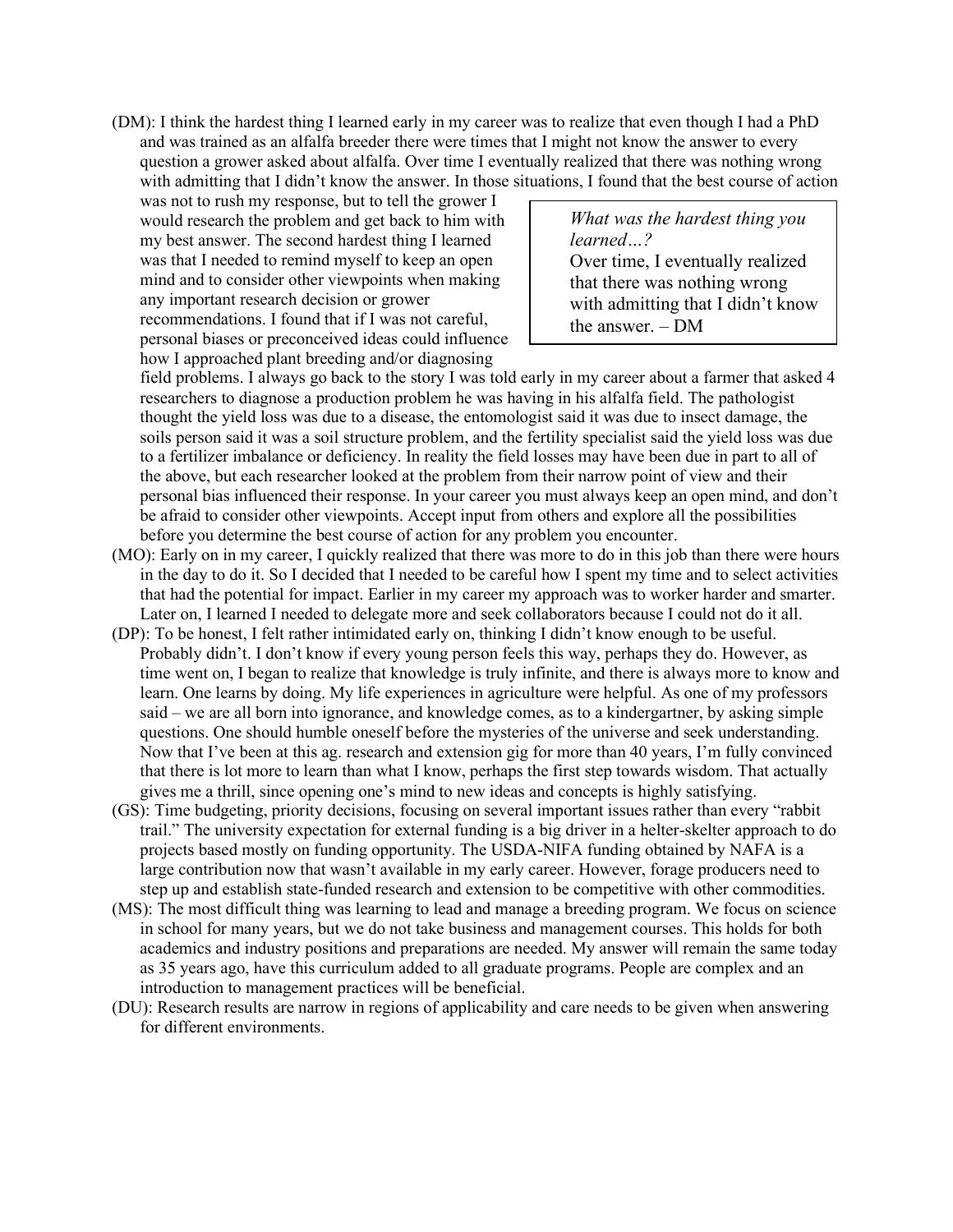#### **2. What methods did you use to search for effective collaborators for projects that you were interested in but needed help to accomplish?**

- (MB): I started putting out trials on-station, first based on past and present research and present conversations with Extension faculty. Then as I became more familiar with the area and producers and problems/opportunities; I then started putting out some trials on-farm. Some trial work is better done on station, and some done off-station. Although, on-farm research trials increase the risk of compromised research. On-farm trials were better done for different soil fertility research – it was not always available to be able to duplicate on-station.
- (DC): First and foremost address legitimate needs of producers. Then surround yourself with cuttingedge producers, Extension faculty, and academic or industry researchers to address those needs. (Funding was a larger hurdle than capable collaborators in my view).
- (SF): Producers or colleagues will present you with many issues and opportunities. Do you have time and can find the resources to tackle that problem? Does this issue fall within your interest? Money and time are our most limiting factors. Look for good producers and colleagues to work with. They make ever project fun, and worthwhile.
- (DH): Initiated a regional forage workers group including Oregon, Washington, Idaho, Montana, and northern California, and British Columbia and Alberta, Canada. Resulting friendships have provided excellent collaboration for decades. Participated in the California Alfalfa Symposium leading to

connections with many outstanding alfalfa and forage specialists. Obtained NIFA grant support for a National Forage & Grassland Curriculum project that involved numerous state forage scientists. Reached out to scientists in other departments and colleges for expertise needed that was outside of forage agronomy.

*How to find effective collaborators…?* Surround yourself with cutting-edge producers, faculty, and academic or industry researchers. – DC

- (DM): I think being aware of what projects other researchers are working on can help you find collaborators. Going to professional conferences and listening to all the papers being presented, helps you find and meet people that might have similar research interests or have expertise in areas that could be beneficial to your project. Another source of collaborators, outside the scientific community, are alfalfa producers. Sometimes alfalfa producers encounter significant production problems due to insects, nematodes, diseases, or just general agronomic issues. These producers have a vested interest in finding solutions and/or answers to their problems and are often willing collaborators. I have found that many producers are willing to provide land for field plots to test possible solutions. If there is chronic pest problem on the farm, producers are often willing to let you use or rent an acre or two of their farms for a selection nursery or in the short term, allow you to make plant selections out of existing fields that have a significant stand loss.
- (MO): When I first arrived, I introduced myself and spent time with every Cooperative Extension and USDA-ARS employees who were potential collaborators. As new people arrived, I did the same with them also.
- (DP): This symposium is an important demonstration of collaboration between 11 western states! I think that I have used mostly intuition to find collaborators – I've learned that one cannot work with everyone in terms of personality– some people don't play well in the sandbox. That's true with either academics or farmer-cooperators. However, when I truly lack in an area of expertise, and need an indepth collaborator, I have been able to find one. I look for 'passion' or motivation on the part of collaborators – those people who have the zeal and motivation to follow through. My many collaborations with people like Steve Orloff have been particularly satisfying. Some academics can be protective of territory and aren't interested in sharing ideas or efforts – and I've learned that one cannot work with those folks. But in retrospect, I think I have learned more from collaborators (especially farmer-collaborators) than I have taught. Just a comment on this – having travelled in other countries, I've noticed that our American habit of open conversation in the scientific community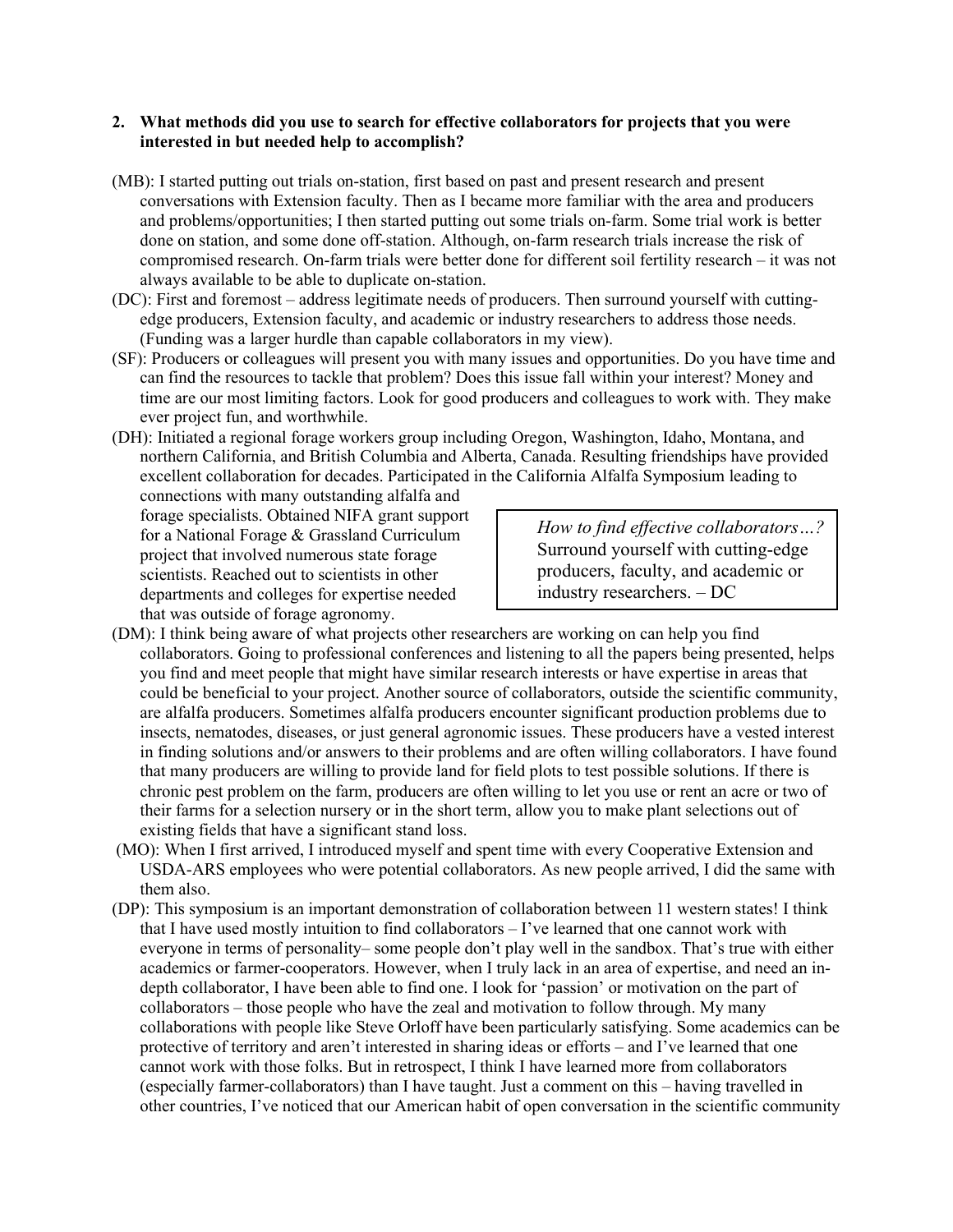our collaboration and interaction with academics and farmers (in extension) is highly valuable – there are many countries where this is not the case. All of science is highly collaborative, either in real-time or by standing on the shoulders of those who came before.

- (GS): Networking with professionals at regional, national and international meetings. My mentor, Hank Mayland, was a master at finding cooperators with skills and knowledge to complement the project. Many times, the essential skills are outside your field of expertise.
- (MS): Collaborators are essential to all research programs. I use collaborator data and overall data quality that they publish. If a collaborator publishes poor quality data, I shy away from working with them. We strive to ensure high data quality and expect the same from top collaborators. I feel we have worked with the best in both academics and industry to help growers be profitable in their operations.
- (DU): I used extension agents and some industry contacts to get collaborators.

#### **3. What was the point of 'no-return' in your career that determined this was what you were meant to do with your professional life?**

- (MB): After completing a multi-year Peace Corps assignment, and pursuing a master's degree in Crop Science in order to head back overseas... But once finished with the degree... I thought I better stay in the states… I was then offered an Extension position more focused on crop production, but thought I might be more interested in a Hort position with focus on more Master Gardeners and homeowner horticultural work… I attended a quarterly state Master Gardener meeting and then attended the PNW Forage Workers Conference annual meeting within a week of each other. I sat down and listed out the pros and cons of the two positions and the work vs. social aspects of the position locations. When I did that, it became crystal-clear to me which work I was most interested in and that the social aspect of the position locations was not as important. So, I accepted the present offer and chose not to pursue the other position. And 32 years later… no regrets.
- (DC): The completion of that first successful project which led to producer success AND kudos at the University (i.e. a publication, recognition, etc.).
- (SF): I was a summer student assistant doing field plot work, running photosynthesis in the lab, grinding samples with different grasses and legume. I came from a wheat farm and these forages were much more interesting than wheat. A couple years later, that same ARS forage scientist (whom I'd worked with for two years) came to me with an offer from another professor to do a M.S. in barley breeding. I said, "I really appreciate this offer, but I like what we do here, and I want to learn more and stick with these forages." I have ever since, that was 50 years ago!
- (DH): Being hired as an Extension Forage Specialist with a partial research assignment. Other Extension specialists were excellent mentors, providing encouragement and sharing projects. Working with supportive hay growers and 4-H colleagues who showed appreciation for the efforts made.
- (DM): After I completed my bachelor's degree in Biology, I was still unsure of what career choice would best fit my biology background. It was during that time I got a job as a technician for the alfalfa breeder at New Mexico State University. While working for him on the alfalfa project, I realized that a career as an alfalfa breeder would allow me to utilize my biology background and give me the flexibility of working both in the lab and outside in the field. It was at that time, with the encouragement my boss, the alfalfa breeder, that I decided to continue my education and get a PhD in Agronomy and become an alfalfa breeder. I would encourage anyone trying to decide on a career choice to get an entry level position or work as an intern in that field. Even a summer job in a related field will give you a good look at possible career choices. That job experience will give you two things, first some insight as to whether that's the career is for you, and second it also puts you in contact with potential future employers in that profession.
- (MO): I knew I wanted to have a career in agricultural science during my MS program and was enjoying what I was doing so much.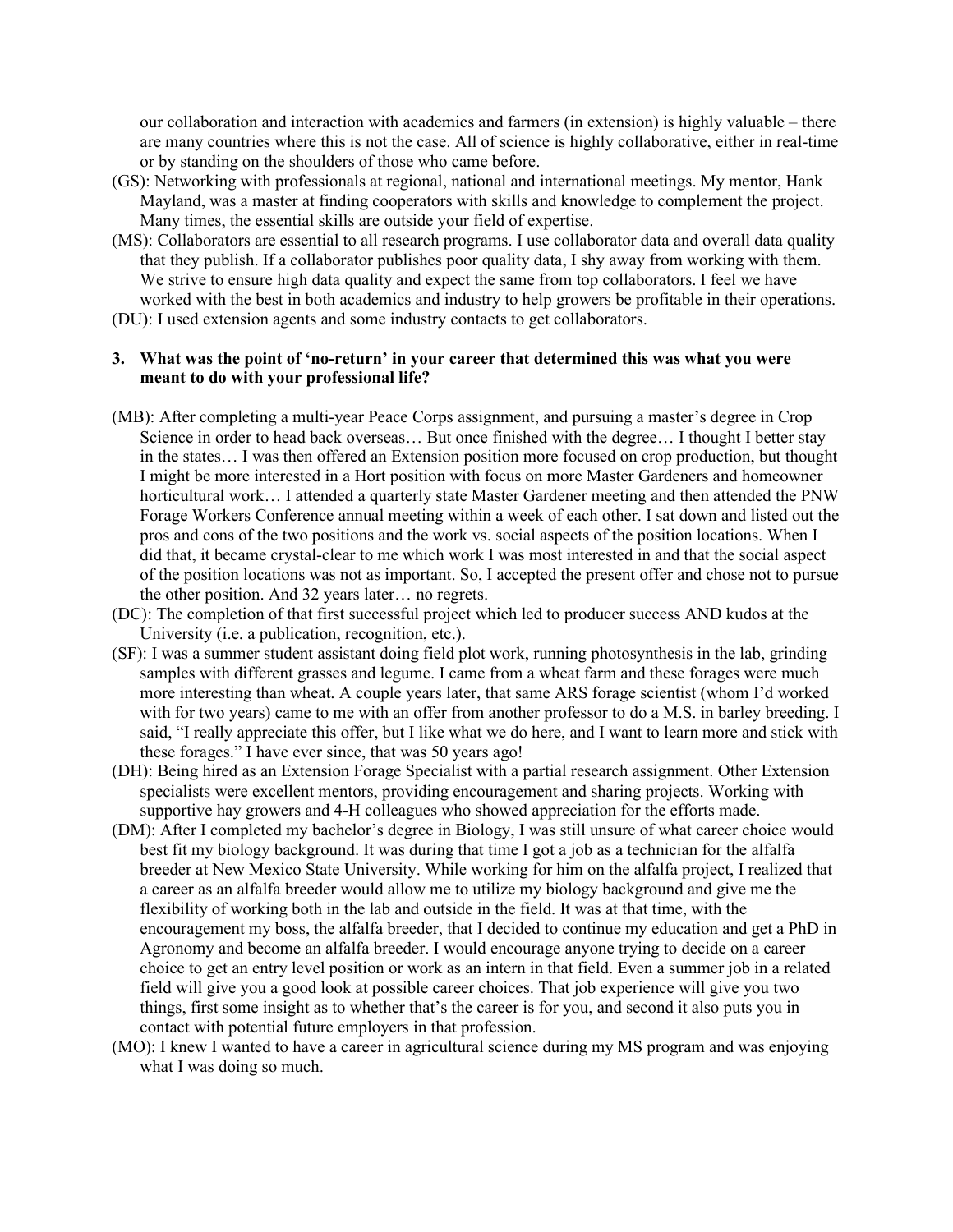(DP): I think there was a career advisor in college who asked me to draw a vin diagram of those things I loved and though that I was more-or-less good at. I drew several circles, including one for science, one for agriculture, one for being outdoors, and another for being of service to others. One should look for overlaps. Bingo. That

*What was the point of 'no return…?'* I was determined I would not be happy with an 'office job' – I entered as a temporary technician in forages, that was the point of 'no return.' – GS

and the fact that I had worked a lot on farms, even though my father was not a farmer. There was also a circle for art and music somewhere, but that got left behind! Perhaps someday. Newbies: draw your own vin diagram and do what gives personal satisfaction.

- (GS): I began my college education in agricultural engineering. I determined I would not be happy with an "office job" so I changed to animal science. It was difficult to schedule range and forage classes with this major, so I applied to graduate school and received a more complete education. I returned to the farm/ranch for several years until I had an opportunity to work in research in plant nutrition of forages. Although I entered at a temporary technician level, that was the point of "no-return."
- (MS): The publish or perish issue and lack of publications made it impossible to return to academics after 5 years. I also understood that breeding alfalfa would impact more growers' programs and that has always been my goal. My father was an extension agent and helping others be successful has been one of my professional goals. I hope that the products that our team provided accomplished that goal.
- (DU): When I started in Wisconsin (33 years ago) and saw the need to translate research results to farmers.

## **4. Advice to younger faculty / scientists to balance life demands of teaching / research / Extension (outreach to customers and colleagues) while securing / defending funding for labs, field plots, publishing / product promotion, administrative demands, and still have a home life?**

- (MB): It is hard to do. Utilize a departmental mentoring committee! Talk to faculty who have more years on the job, from time to time. Ask them what you should be attending and why for professional development. Learn to say "No" sometimes. Finish what you start before taking on more, if possible. Develop both a Work and a Life Plan. If your family is telling you that you are neglecting them, you most certainly are… then rewrite your Work and Life Plan and stick to it.
- (DC) Never give up. Those tedious annual reviews and P/T reviews are to be reflected upon seriously by their authors – if you are performing well at work, you must insure that you are also successful at home and in relationships. Surround yourself with successful peers.
- (SF): Really tough on new faculty because changes due to moving (death, divorce and moving are the most stressful issues in life) to a new location, new job and new people. Need to be true to yourself and the goals you've set for yourself. Need to do your job with the greatest integrity because producers / others depend on your expertise. But you must also guard home-life time, so both are nourished. Set your priorities and dig your heels in the ground firmly.
- (DH): It's mostly impossible. We have all sacrificed home life. Administration pretends to care but makes continual demands on young faculty. This is especially problematic for forages, since technician and Hatch project funding has declined precipitously over the decades. Advice to younger faculty is to reach out for help from established faculty to allow joint publications and participation in grant supported projects. Initiate a needs assessment among clients you will be serving; farmers and ranchers, state and regional forage associations, NRCS, SWCD. Read forage and agronomy association documents on priority research areas. Focus. Don't let phone and email determine your days. Start early in the morning with emails. Turn it off, phone and email after 2 hours in the morning and do something useful for 2 hours.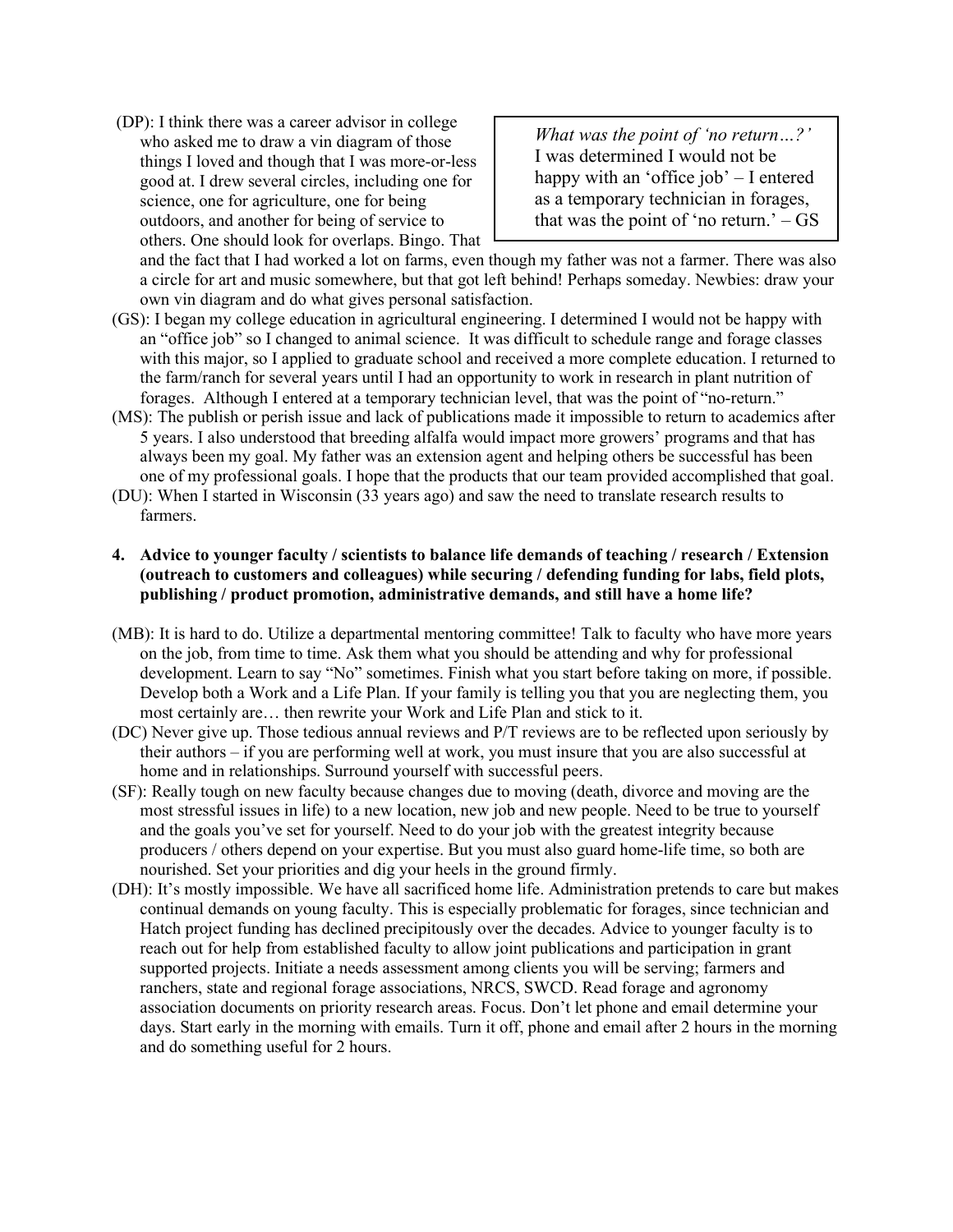(DM): Balancing your home life and work demands can be difficult, especially early in your career. However, you have to make time for the family. Without their support, work becomes very difficult. During the early years of your career there are a lot of demands on your time when you are trying to establish yourself in your new position. There is a tendency to agree to take on more projects than you actually have time to complete. It is very tempting to work extra hours during day and even on the

weekends to complete these projects, often at the expense of your family life. However, you have to learn to prioritize your work load and realize you don't have to take on every project that comes your way. Sometimes you have to learn to say "No" to non-critical projects. One other thing I found helpful in balancing home life with work, was to whenever possible, plan family vacations around work related travel. If

*Advice to younger faculty to balance work and life…?* It's mostly impossible. This is especially problematic for forages since funding has decline precipitously over the years. – DH

you have a professional meeting in some other state or country, extend that trip a few days to include a family vacation at those locations. This can be a memorable event for the family, allowing everyone to see and experience new places and cultures.

- (MO): Remember that even though your career is your passion, and you enjoy your work, it is still "just a job." Do not make a habit of bringing your work home. The most important thing in life is your relationship with your spouse, family, and friends.
- (DP): OK so this is a tough one. Very clearly young faculty and scientists have a hard time with balancing life and work. I certainly have had a hard time with this, for sure. Perspective is always important – one of my (senior) faculty colleagues early on kept saying to me 'smell the roses' as I was rushing out of the building, which was of course, good advice. To live for the moment and value each moment, and have perspective, since one's 'job' is not the only thing that critical in the larger scheme of things. For me, family always came first, but perhaps many times I was not able to follow through with this. Eventually. I've taken a strategy of 'just this, no more' – so that I will routinely work a specific number of hours per day and per weekend (lots of hours), but when done, it's done, turn the channel to family, recreation, meals. As a lesson, I'm reminded of a senior faculty member at Minnesota who (in the 1950s) was scheduled to be married – but then postponed his wedding since he HAD to put his experiments in that spring. Understandably, she flew the coop. Predictably, he never married, lifelong bachelor, made many excellent contributions to agriculture – but at what cost? This served as an important example of the importance of a life-work balance. These days, I count my relationship with my wife, children, and grandchildren the deepest reward of a career. Here's the advice – don't miss out.
- (GS): Unless you are exceptionally organized, you will likely not be successful doing 8-hour work days. Narrow your focus to a few projects with a high likelihood of success with cooperators. Keep working until you reach a stopping place for optimum efficiency. For me, that was never at 8 hours per day.
- (MS): Set your long-term goals early and stay true to them throughout your career. Everyone has a different balance between home life, colleagues, and work and that balance will have to be found early. Just remember family is always number one in that balance.
- (DU): Young scientists should establish themselves in research and/or teaching and then move into extension when have some years of service. Research and teaching are familiar to faculty and they feel comfortable evaluating, not so with extension.
- 5. **We have seen issues come and issues go over a long forage career. With fewer trained forage agronomists today (compared to when we were trained) and knowing new issues will be forthcoming, how can we (as 'retirees') help those producers, who ultimately pay the price / receive the benefits from our work, so our grandkids can enjoy the same high-quality animal products / bioenergy that we have during our lifetime**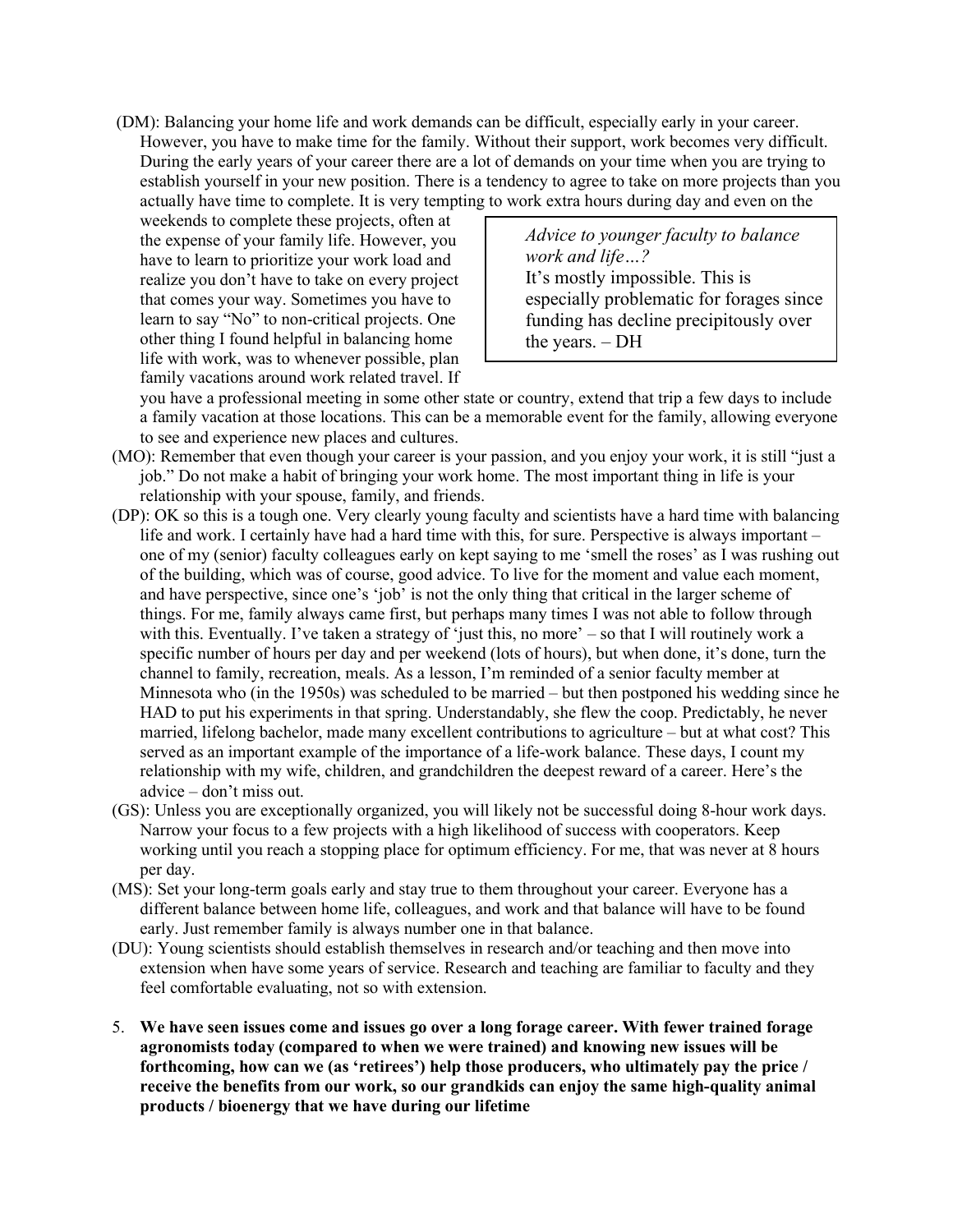- (MB): Be open to letting younger faculty know that you are always available to help replacement faculty out; much like an experienced farmer helping-out a younger generation farmer. Replacement faculty will be working with their area's producers. We need to offer to share our knowledge and experiences.
- (DC): Producers and commodity groups should encourage the new generation to involve the old scientists in field days, conferences, etc. ("Encouragement" might mean simply an invite, or might include some travel expenses). There are a few great examples I've seen, including Dr. Joe Bouton is still very involved with the "Alfalfa in the South" program (which itself has a great cadre of excited young forage scientists). A couple of seed companies still keep Dr. Dan Undersander in front of producers.
- (SF): Use your creativity and mind to develop solution and strategies for those issues and changes that happen. Be open to learning new areas that intersect with the forages that you grow, e.g., biofuels from grasses. I learned so much from the chemical engineers and they also learned from me, so together we could make progress better than working independently. Keep an open mind and level of curiosity.
- (DH): Identify farmers and ranchers for frequent conversations; at their property or coffee shop. Ask about their immediate issues and their opinions about important issues. But, remember, you need more than an immediate need perspective. Look for medium-term issues. When promoted to full professor, you can focus on longer-term issues. Important issues include nitrogen (adequate but not excessive and use of legumes) and water (species and cropping systems that are water use efficient). Get informed about GHG, especially methane in animal agriculture; most of the information in the public domain is incorrect. Do the work to learn what's real and what's politically expedient.
- (DM): I think many retires still want to contribute to our industry in some way. It would be a shame that all those years of experience and knowledge was not utilized in some fashion. Below I have listed several ways I feel the knowledge and experience of retirees can be utilized, helping to fill the void of trained forage agronomists and research personnel. A retiree can pass on their knowledge and experience to future generations by: 1. Continuing to work in your current position, but on a part time basis, 2. Work as a consultant, 3. Make yourself available as a guest speaker at forage events, 4. Write articles for national and regional forage publications, 5. Write or contribute to chapters in forage text books, 6. Teach a forage course or give guest lectures at universities, 7. Conduct "Zoom" type

training seminars on forage topics for grower meetings, 8. Provide technical support as an advisor for forage seed companies, 9. Advise national and regional forage organizations on forage related projects, 10. Collaborate with state researchers on forage grants, 11. Act as reviewer on forage related scientific articles, 12. Conduct seminars on the web or YouTube on various forage related topics.

*With fewer players, how to be effective extensionists in the future…?* The revolution in communications, which brings information to every corner of the globe is highly beneficial to further research and knowledge. – DP

- (MO): I would encourage the current forage agronomists to band together, get to know each other, and establish some sort of formal communication network to support each other.
- (DP): There have been profound changes in the issues facing agriculture, and there will continue to be large changes looming in the future. Economic viability is the key one, and has always been. The smaller number of farmers and even smaller number of researchers will be a big challenge. However, the revolution in communications, which brings information to every corner of the globe is highly beneficial to further research and knowledge. Fewer participants will mean covering more with less – but there is technology that can help with that. We clearly have a paucity of people intensely interested in agricultural sciences, especially applied – and need to reach out to non-traditional and diverse people who can dive into solving problems of the present and future.
- (GS): There is an abundance of "snake oil" products on the market. Producers should ask for verification by Land-Grant University studies. If something sounds too good to be true, it probably is! Salesmen who claim ounces of product per acre can significantly increase production don't pass the smell test,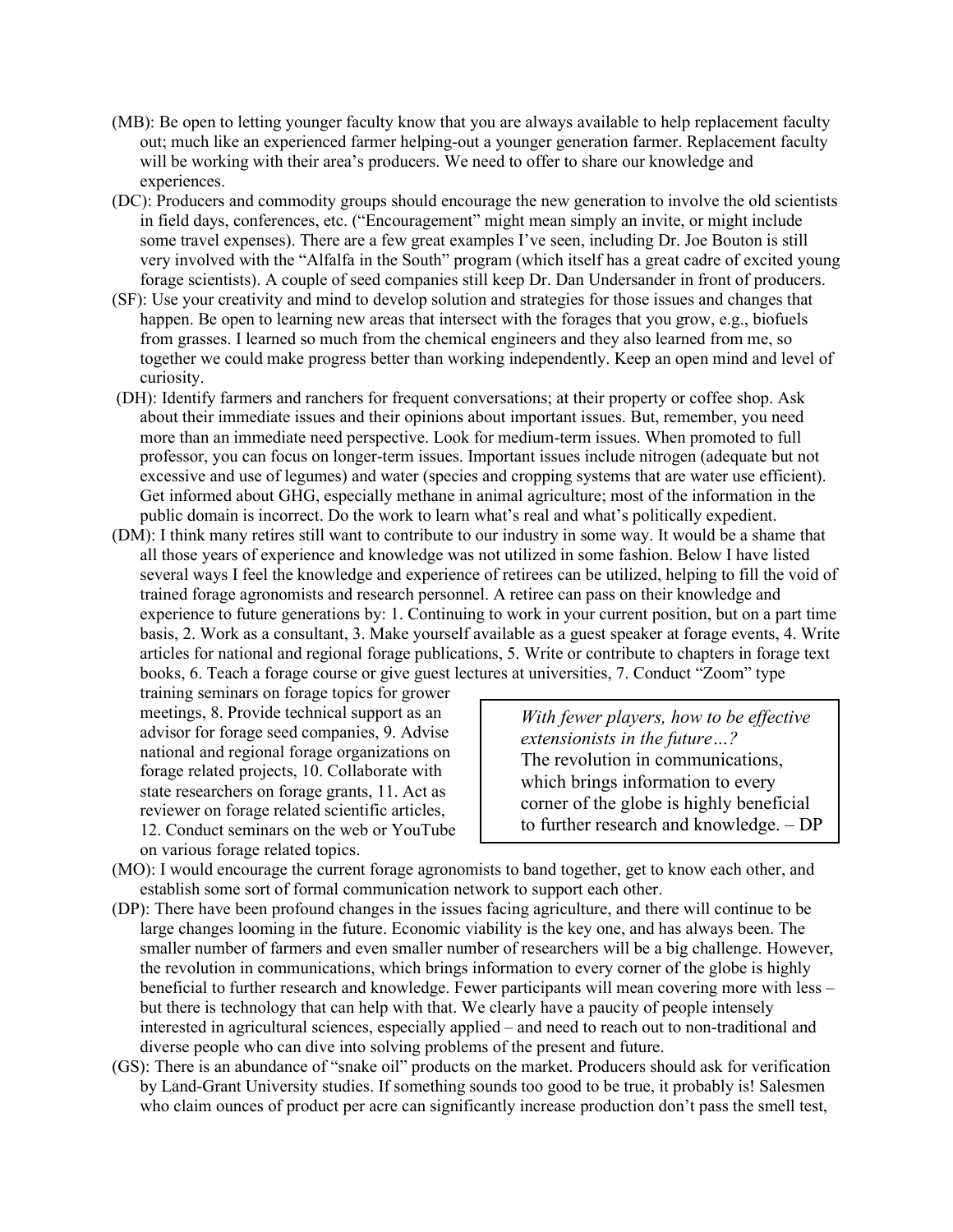when you are exporting 100's pounds of nutrients with each season. A basic problem is that private industry crop advisors—although knowledgeable—are paid by sales numbers, not how they help producers make profit.

- (MS): We retirees must remain vigilant and active after retirement to ensure the forage industry remains viable with continued improvements that match future needs. Both industry and academics/extension forage positions continue to be lost, which should be a concern to all animal producers. All of us will need to advocate for funding of these lost positions. When I started as an alfalfa breeder, over 20 industry research programs existed. Today, there are 4 and 2 of those are for sale. Same goes for academic research and extension programs located throughout North America. Today a handful exist and those are in Minnesota, New Mexico, and California and are all in danger of being defunded. NAFA has been the voice for forage producers and the checkoff program has assisted in keeping forage research funded. Future projects need focus to ensure forage needs are meet with the limited funds. We need to all advocate and support NAFA's efforts in Washington DC.
- (DU): This will continue to be a challenge since funding for production agriculture (both for agronomy and animal sciences) is slim and declining. A few thoughts: 1. Use of the web for information has increased greatly and will continue to do so, 2. Use of various distance education techniques (such as Zoom) will increase, 3. Farmers will have to follow the European model and get information from paid consultants or industry (while buying product from a company)

### **6. What advice can you share with future forage agronomists / beginning forage producers, that can be viewed as a yard stick to monitor their progress, as they approach mid-21st century and beyond?**

- (MB): Work with your local clientele to form and nurture a forage association either connected to NAFA or AFGC (or both), if there are none working in your geographic area. The need of and future success of a forage association is a two-way street and a win-win situation for the University and producers. We need and benefit from each other. Then utilize their association boards as advisors. Concerning research (and could work for Extension), an OSU Crop Science Dept. professor's advice was to write your research article before you planted the trial and use it as your guide and then all you had to do was fill in the numbers in the already set up tables and maybe edit a bit.
- (DC): Producers have straightforward metrics improved bottom line, better ADG on pasture, etc. In my opinion a successful forage agronomist should accumulate a portfolio of ag producers that have become successful by those metrics. The icing on the cake is when that portfolio leads directly to publications and future grants (academic metrics).
- (SF): Nothing stays static. Our producers change, politics changes, we change. But our goal is to make things better for the future generations. Progress demands we monitor and record what has been done so we can review those differences today. Our minds tend to play tricks and forget so writing things down brings us back to reality, we can then determine if progress was made. In forages we work with Mother Nature, the government, and constant changes every day. This keeps us motivated so make a daily list of tasks to be done, work on a calendar basis on what needs are coming up and prepare now for months / years ahead. Ask colleagues for help and provide help to them when not even asked. And try to have fun, even on the worst days!!
- (DH): Get a copy of the promotion and tenure requirements (metrics) for your institution. Focus on making sure each requirement will be met within 5 years. Partner with colleagues for joint publications. Identify a signature area you will be known for Identify a support staff individual who can help you write progress reports. Ask for help!
- (DM): I think there is always a tendency to stick to what has worked in the past and not push the envelope and try new things. Young agronomists and producers must be willing to move forward and try new technologies or they will never improve alfalfa production and/or increase the alfalfa producer's profits. Progress is difficult to obtain if you do the same thing year after year. When I think back in my career of how hard it was to get some farmers to try new technology or a new improved variety, I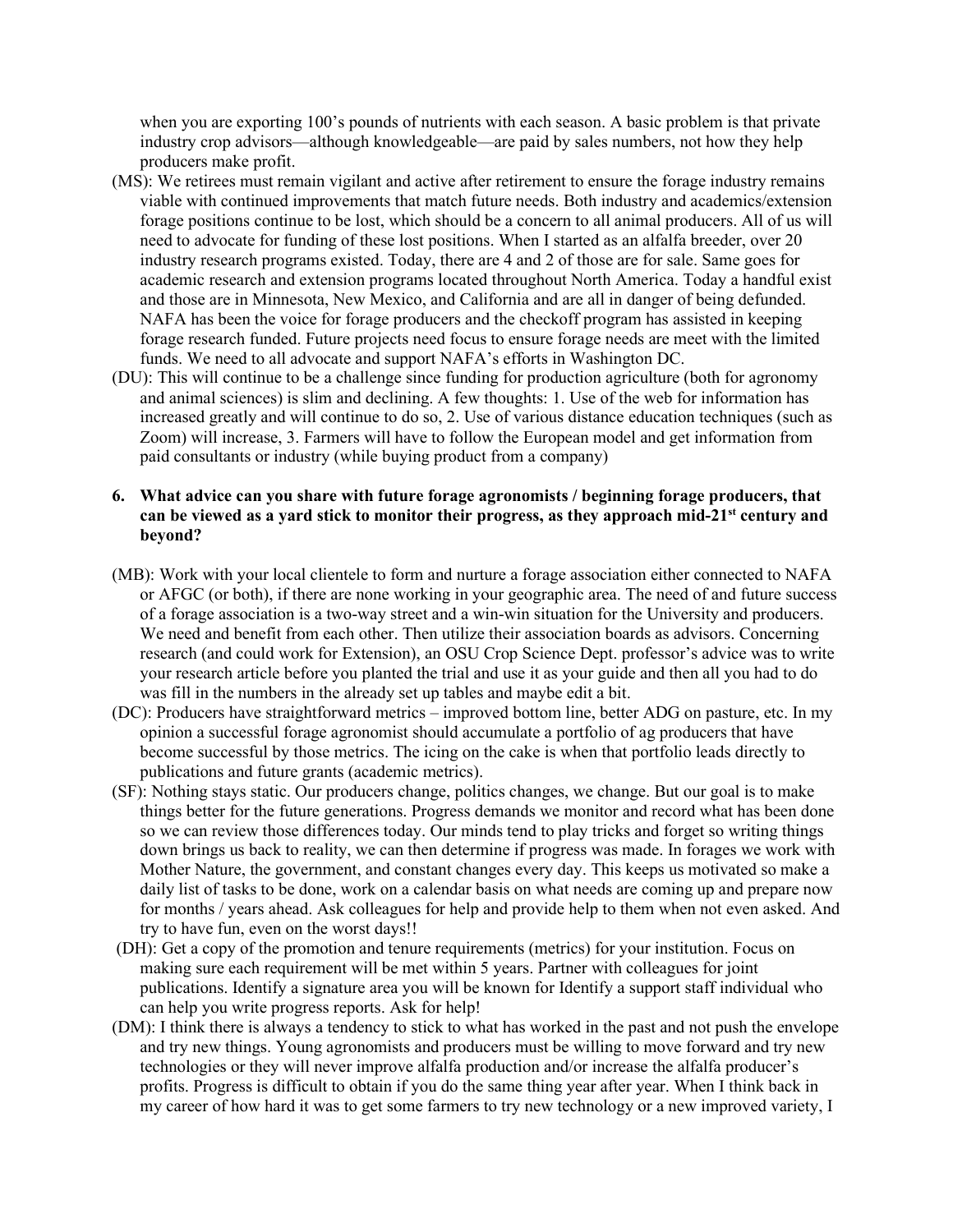often refer back to a story that my old boss Dr. Bill Melton told me about a farmer in New Mexico. Dr. Melton was trying to convince a farmer to try a new variety he had just released. This farmer had always planted an alfalfa variety called "Zia" that his father had used and he didn't think there was anything better. Finally, Dr. Melton gave the farmer a bag of seed of his new variety "Mesilla" and told the farmer to plant it next to the old variety. The next year the farmer came back and said the new variety significantly outperformed the old variety and the new variety was what he was going to plant from now on. Ten years later Dr. Melton released another new variety and when he approached the same farmer about trying the improved genetics, he got the same response he got ten years ago. The farmer didn't want to try the new variety, since surely nothing could be better than the variety "Mesilla" that he had been growing the last 10 years. I think this illustrates the point that if we want to make progress, we need to consider new things and not be comfortable with the status quo. It's hard to measure progress if you don't do anything different. New forage agronomists and producers must be willing to try new things and conduct appropriate comparisons to see if progress can be made using new technologies and/or improved genetics. Compare apples to apples, and see if there are measurable improvements. To document any progress, you need to keep good records of your testing procedures and the materials used. These records will help you measure, evaluate, and interpret any progress that has been made. Not everything you try will provide a benefit, some will and some won't. Often it is just as important for you and the producer to know what didn't work and why. If you keep accurate records, you will be able to document and quantify any progress that was made. These year-to-year records will provide a new forage agronomist and/or producer an archive of records by which they can measure their progress overtime. Progress is sometimes hard to see in just one year, especially with a perennial crop like alfalfa. Measuring your progress overtime will often provide a better evaluation of your progress. Forage agronomists and producers must also be aware that progress can be measured several ways. Did your recommendations or changes to the farming operation result in an increase yield or forage quality? Did it reduce input costs, add persistence, or just increase the overall profitability of the farming operation? If any of these have been achieved, you have made progress.

- (MO): Extension Agronomists need to do a better job of measuring the impact of our programs. This can be done by using yield, quality, or changes in production practices as a yardstick. For producers, the yardstick could be profitability, consistency in production of a quality product, and/or reduction in the environmental impacts of agriculture so that succeeding generations can follow in our footsteps.
- (DP): We need visionaries and imaginative people who are rooted in agriculture but not afraid to ask important hard questions and examine real problems. Focus on what's useful but also long-term. What is the sustainability of our irrigated systems, or how can

*What is your advice…?* All agronomists should have clear, measurable goals. – DU

they become more sustainable? Can forages contribute important environmental benefits that are now not appreciated but can be monetized? How can farmers reduce costs to survive economically? What about mitigating and adjusting to climate change and greenhouse gasses (and regulations)? Can forages produce both food products and energy products? Future researchers should always build upon the history of research and 'what's known' but not be afraid to plow new ground and challenge the conventional wisdom. While some previous findings are worth repeating, we need to keep asking new questions. In terms of a 'yardstick' don't measure by publications or money, but whether what you are doing has an impact and are leading to innovations in agriculture and whether people benefit from your work. Some of the key issue for western agronomists and farmers will be limited water and 'how to produce more with less.' The goal should be 'sustainable intensification.' Crop scientists have a key role to play, in cooperation with progressive farmers and industry partners to envision these highly productive, environmentally-beneficial cropping systems for the future.

(GS): Forage agronomists: 1. Seek stakeholder (producer and industry) input, 2. Identify a research project that will solve a problem, 3. Organize a collaborative core of specialists, 4. Prepare a successful grant application, 5. Plan to be successful and be prompt and don't procrastinate the